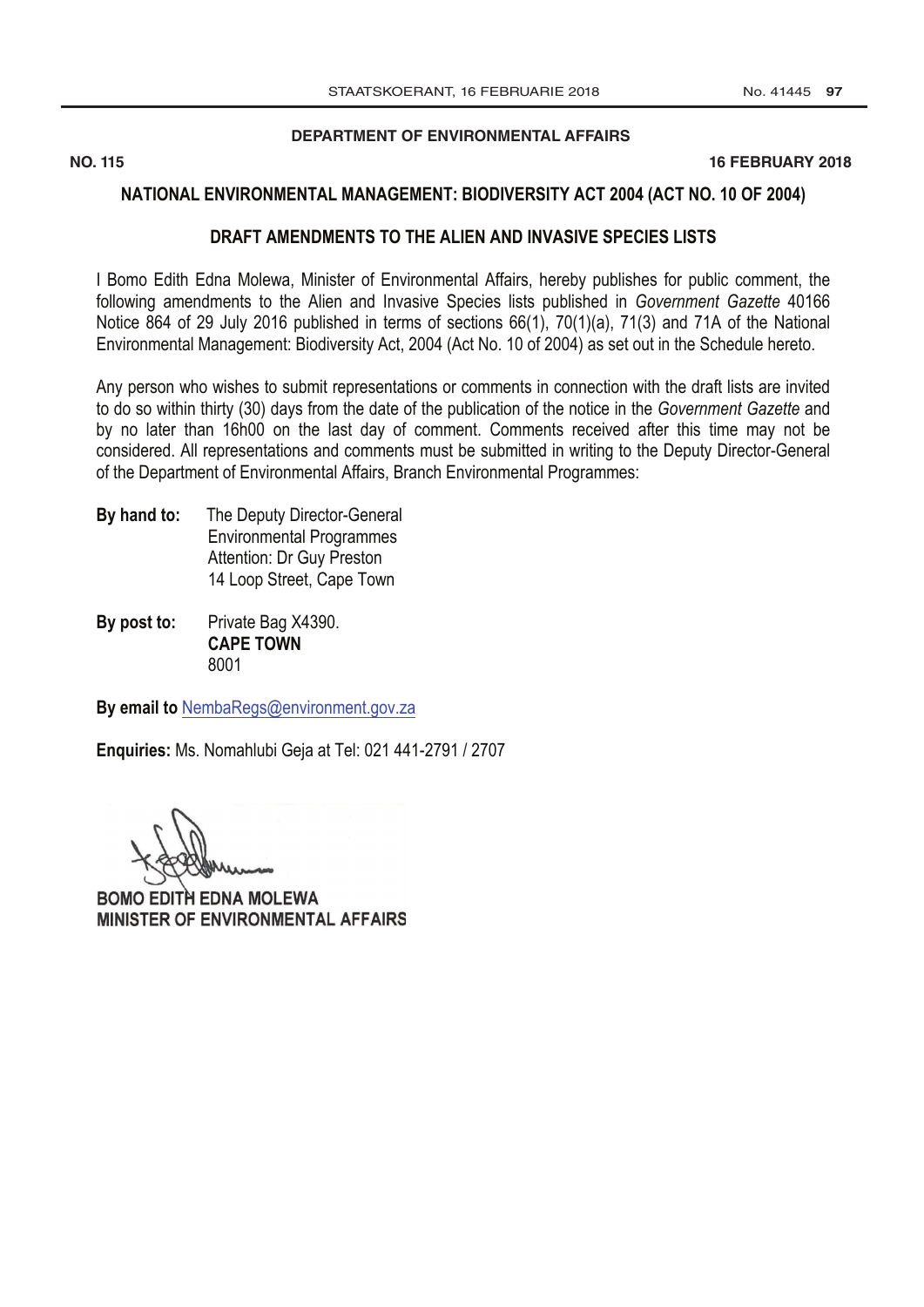### **SCHEDULE**

Notices 1 and 2 and the front page of Notice 3 are being replaced with the proposed drafts below.

Notice 4 is proposed for deletion and any probhitied alien species which may be invasive have been included in Notice 3.

In relation to the listed species in Notice 3, only those species where amendments are proposed or where new species have been added to the Lists are detailed below. Where current listed species are proposed for deletion from the lists this is detailed in a separate section below.

After the public comment phase, a final complete list of Alien and Invasive species will be published including the final amendments after consideration of the comments. That final list will replace the current Alien and invasive Species Lists published in *[Government Gazette](http://www.greengazette.co.za/government-gazette)* 40166 Notice 864 of 29 July 2016.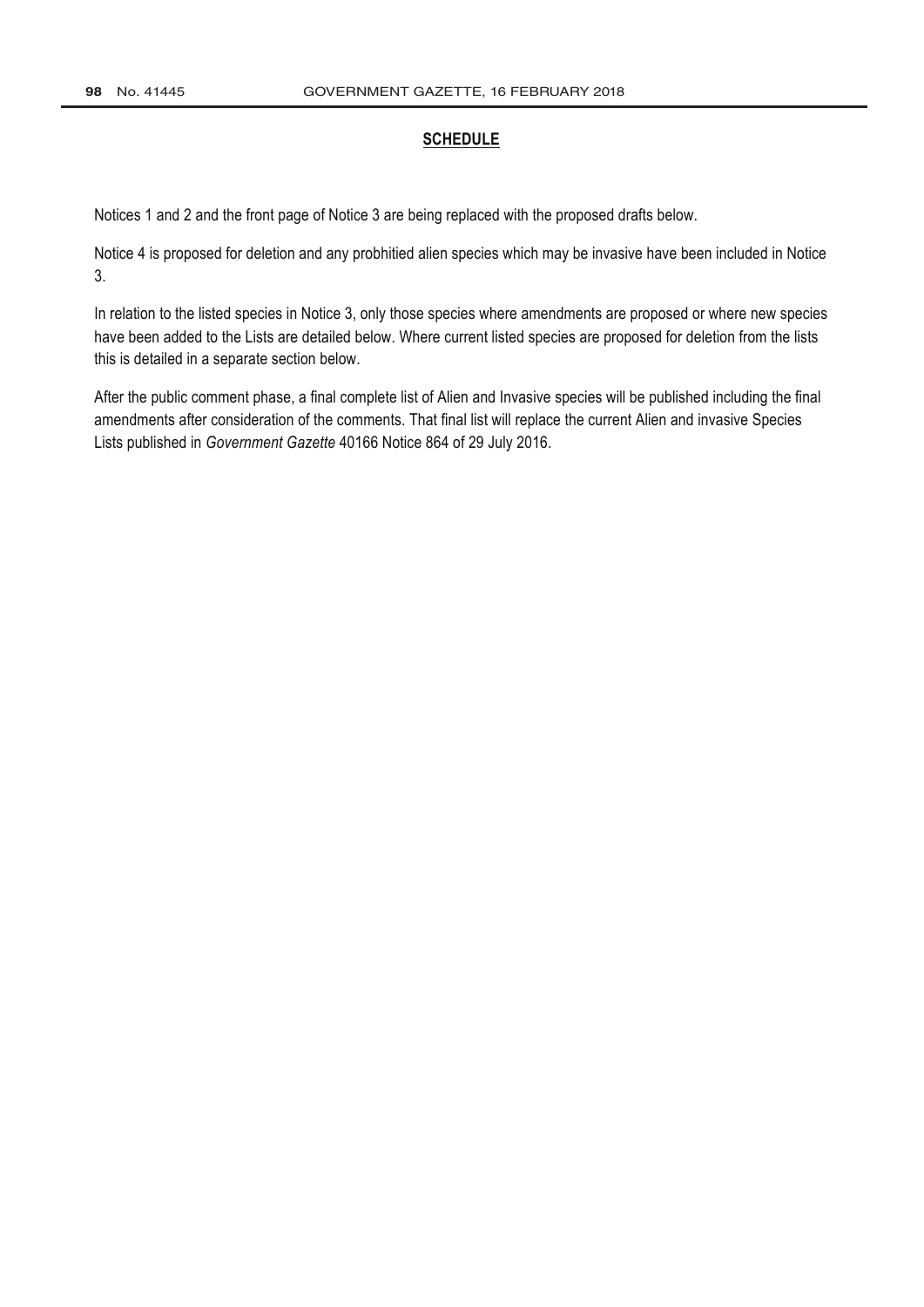### **NOTICES AND LISTS IN TERMS OF SECTIONS 66(1), 67(1), 70(1)(a), 71(3) and 71A**

- **Notice 1:** Notice in respect of Categories 1a, 1b, 2 and 3, Listed Invasive Species, in terms of which certain Restricted Activities are prohibited in terms of section 71A(1); exempted in terms of section 71(3); require a Permit in terms of section 71(1)
- **Notice 2: Exempted Alien Species** in terms of section 66(1).

|            | <b>National Lists of Invasive Opecies</b> in terms section For H. |  |
|------------|-------------------------------------------------------------------|--|
| List 1:    | National List of Invasive Terrestrial and Fresh-water Plant       |  |
|            | <b>Species</b>                                                    |  |
| List 2:    | National List of Invasive Marine Plant Species                    |  |
| List $3$ : | National List of Invasive Mammal Species                          |  |
| List $4$ : | National List of Invasive Bird Species                            |  |
| List $5:$  | National List of Invasive Reptile Species                         |  |
| List $6$ : | National List of Invasive Amphibian Species                       |  |
| List $7:$  | National List of Invasive Fresh-water Fish Species                |  |
|            | National List of Invasive Marine Fish Species                     |  |
| List 8:    | National List of Invasive Terrestrial Invertebrate Species        |  |
| List 9:    | National List of Invasive Fresh-water Invertebrate Species        |  |
| List 10:   | National List of Invasive Marine Invertebrate Species             |  |
| List 11:   | National List of Invasive Microbial Species                       |  |

**Notice 3: National Lists of Invasive Species** in terms section 70(1).

**Notice 4: Prohibited Speceis published in [Government Gazette](http://www.greengazette.co.za/government-gazette) 40166 Notice 864 of 29 July 2016 is hereby repealed.**

**These notices must be read together with the Alien and Invasive Species Regulations. Any word or phrase defined in the Alien and Invasive Species Regulations shall have the same meaning in these notices.**

**These notices shall take effect 30 days from date of publication in the** *Gazette.*

**These notices replace and repeal any Alien and Invasive Species lists published under the Act including [Government Gazette](http://www.greengazette.co.za/government-gazette) 40166 Notice 864 of 29 July 2016.**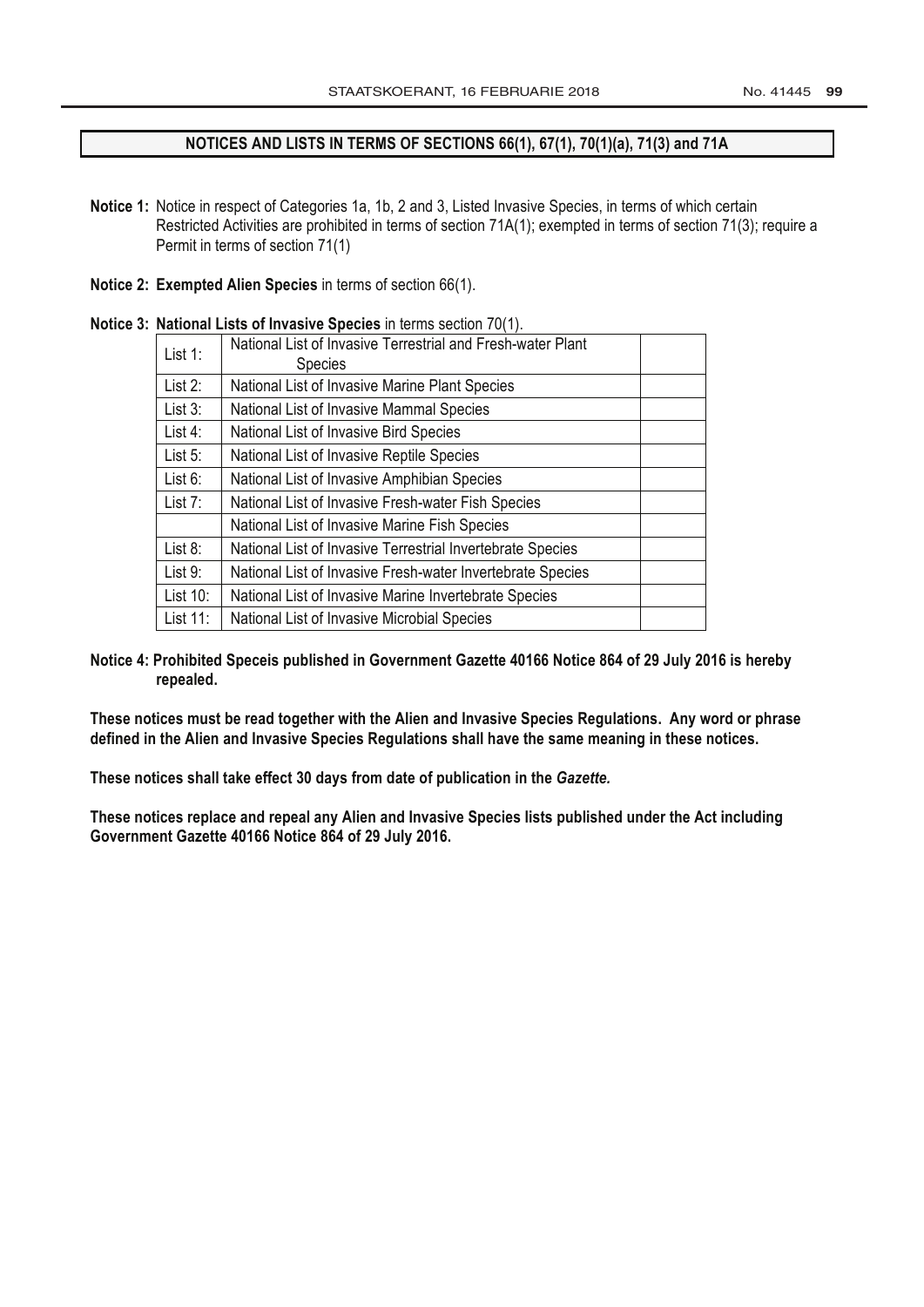| NOTICE <sub>1</sub>                                                                                                                                                                                                                                                                                                                                                                                                                                        |
|------------------------------------------------------------------------------------------------------------------------------------------------------------------------------------------------------------------------------------------------------------------------------------------------------------------------------------------------------------------------------------------------------------------------------------------------------------|
| NOTICE IN RESPECT OF CATEGORIES 1a, 1b, 2 AND 3 LISTED INVASIVE SPECIES, IN TERMS OF WHICH CERTAIN RESTRICTED ACTIVITIES ARE<br>PROHIBITED IN TERMS OF SECTION 71A(1); EXEMPTED IN TERMS OF SECTION 71(3); REQUIRE A PERMIT IN TERMS OF SECTION 71(1)                                                                                                                                                                                                      |
| Where the scientific name of any listed species changes or there is a spelling error in the scientific name, the common name of the species takes precedence and determines whether<br>a particular species is listed or not                                                                                                                                                                                                                               |
| of which certain Restricted Activities are-<br>Categories 1a, 1b, 2 and 3 Listed Invasive Species, in terms<br>exempted in terms of section 71(3); or<br>require a Permit in terms of Chapter 7<br>prohibited in terms of section 71A(1);<br>and must be read with the lists in Notice 3.<br>$\widehat{\mathbf{e}}$<br>$\overline{\circ}$                                                                                                                  |
| part of a watercourse, means the area from which any rainfall will drain into the watercourse or watercourses or part of a<br>watercourse, through surface flow to a common point or common points;<br>"catchment", in relation to a watercourse or watercourses or                                                                                                                                                                                        |
| which the topsoil is disturbed mechanically;<br>"cultivation", in relation to land, means any act by means of                                                                                                                                                                                                                                                                                                                                              |
| "discrete catchment systems" means all inland water bodies, whether fresh or saline, including rivers, lakes, dams, wetlands and estuaries, that are within a catchment that is<br>separated from other catchments;                                                                                                                                                                                                                                        |
| from its natural state, or land that is used for natural grazing, and including land in its natural state that has been<br>degraded by factors such as soil erosion, over-grazing, over-burning, flooding, invasive species and bush encroachment; and<br>"untransformed land" means land that has not been altered                                                                                                                                        |
| "watercourse" shall have the meaning assigned to it in the National Water Act, 1998 (Act No. 36 of 1998).                                                                                                                                                                                                                                                                                                                                                  |
| General exemption of listed invasive species:                                                                                                                                                                                                                                                                                                                                                                                                              |
| All dead specimens of any listed invasive species are exempted from requiring a Permit for any restricted activity.                                                                                                                                                                                                                                                                                                                                        |
| 3 below, but subject to paragraph 1 above, any person in possession of a listed invasive plant species which is utilised as<br>conveying, moving or otherwise translocating any specimen of a listed invasive plant species; and<br>for and may undertake the restricted activities of:<br>Notwithstanding any prohibition in Notice 1or Notice<br>biomass is hereby exempted from requiring a permit<br>$\widehat{\mathbf{e}}$<br>$\overline{\mathbf{v}}$ |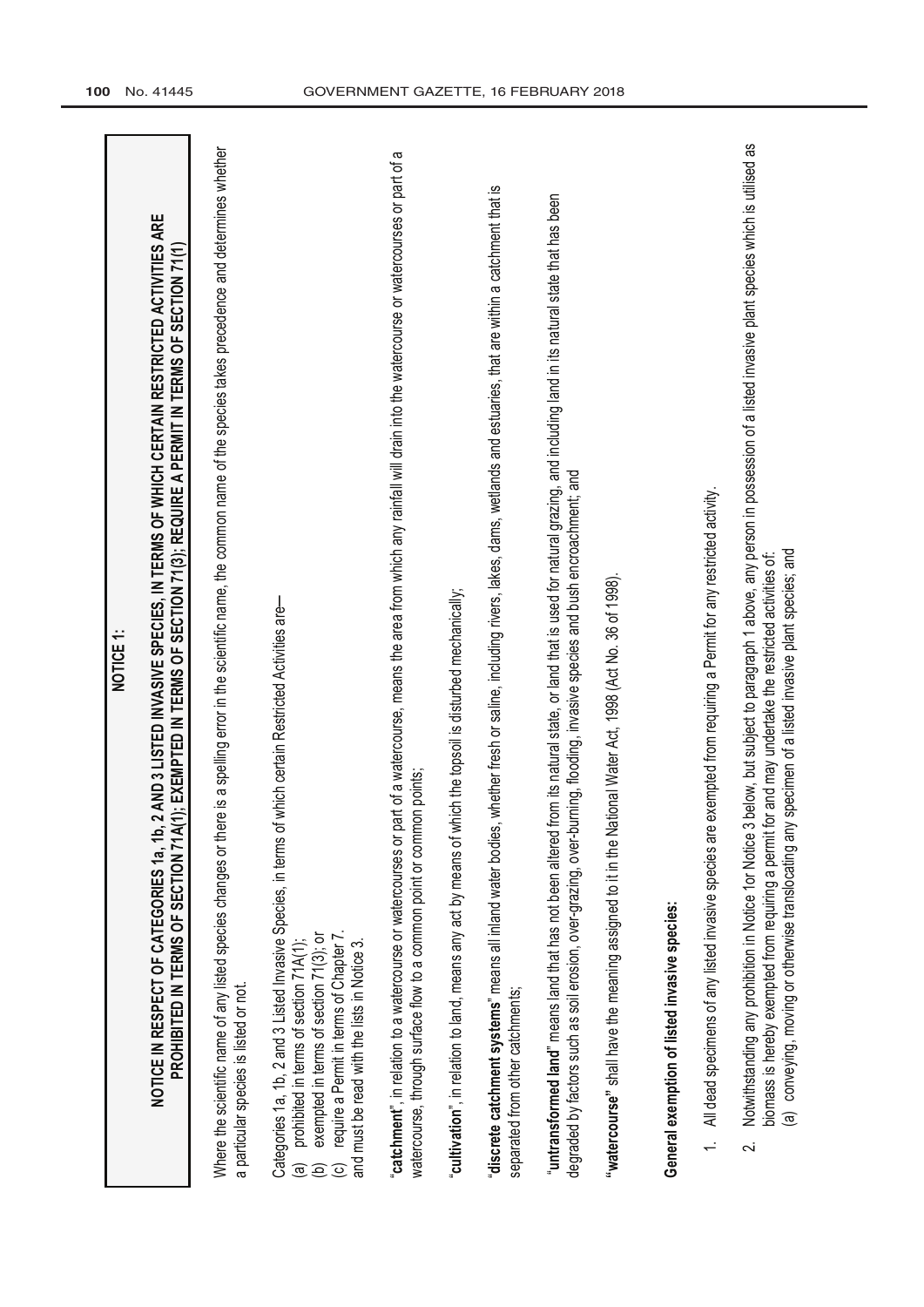| countries or dispositor of any spaciman of a listed invasive plant |             |                               |
|--------------------------------------------------------------------|-------------|-------------------------------|
| $\frac{1}{2}$                                                      |             |                               |
|                                                                    |             |                               |
| $\vdots$                                                           |             |                               |
| יליי ניין                                                          |             |                               |
| www.web.u.u.u.html his selectional or in annumence.                |             | איי האיירי ה                  |
| ה<br>ג<br>ג                                                        |             | האה ההיה והואווהאה            |
| )<br>)<br>)<br>)<br>)                                              |             | $\frac{2}{3}$<br>)<br>D.S.I.S |
|                                                                    |             |                               |
| d duna dun<br>$\vdots$<br>7<br>∂<br>∶                              |             | אמה#הוא<br>ś                  |
|                                                                    |             | $\mathbf$                     |
|                                                                    |             |                               |
|                                                                    |             | ֦֧֞֘֝ <u>֛</u>                |
| ^ ^^'  ^                                                           | )<br>)<br>) | ֠֠<br>てこて ててこ                 |
| ۷                                                                  |             |                               |

- π
- treatment as waste, is hereby exempted from requiring a permit for and may undertake such restricted activity, provided such person complies with any norms and standards treatment as waste, is hereby exempted from requiring a permit for and may undertake such restricted activity, provided such person complies with any norms and standards Notwithstanding any prohibition in Notice 1 or Notice 3, any person conveying, moving or otherwise translocating any specimen of a listed invasive species for disposal or 3. Notwithstanding any prohibition in Notice 1 or Notice 3, any person conveying, moving or otherwise translocating any specimen of a listed invasive species for disposal or relating to disposal of listed invasive species, published in terms of the Act. relating to disposal of listed invasive species, published in terms of the Act. က
- 4. Notwithstanding any prohibition in Notice 1 or Notice 3 below, any authorised official, is hereby exempted from requiring a permit for and may undertake any restricted activity Notwithstanding any prohibition in Notice 1 or Notice 3 below, any authorised official, is hereby exempted from requiring a permit for and may undertake any restricted activity necessary to perform their functions in terms of the Act or the [National Environmental](http://www.greengazette.co.za/acts/national-environmental-management-act_1998-107) Management Act. necessary to perform their functions in terms of the Act or the National Environmental Management Act.  $\overline{4}$
- 5. An extension to a plantation is exempted from undertaking a risk assessment in terms of section 71(2) of the Act, prior to applying for a permit in terms of the Act and Alien An extension to a plantation is exempted from undertaking a risk assessment in terms of section 71(2) of the Act, prior to applying for a permit in terms of the Act and Alien and Invasive Species Regulations, 2014, provided the application for an environmental authorisation in terms of the National Environmental Management Act included an and Invasive Species Regulations, 2014, provided the application for an environmental authorisation in terms of the [National Environmental Management Act](http://www.greengazette.co.za/acts/national-environmental-management-act_1998-107) included an invasive species risk assessment. invasive species risk assessment. ίΩ.

| Category 3                                  | Prohibited                                                                                                           | Exempted                                                                                                    | Prohibited                                                                                                                    | Prohibited                                                                                       | Prohibited                                                                                                                                                                               |                                                  | Prohibited                                                                        |
|---------------------------------------------|----------------------------------------------------------------------------------------------------------------------|-------------------------------------------------------------------------------------------------------------|-------------------------------------------------------------------------------------------------------------------------------|--------------------------------------------------------------------------------------------------|------------------------------------------------------------------------------------------------------------------------------------------------------------------------------------------|--------------------------------------------------|-----------------------------------------------------------------------------------|
| Category 2                                  | Required<br>Permit                                                                                                   | Required<br>Permit                                                                                          | Required<br>Permit                                                                                                            | Required<br>Permit                                                                               | Required<br>Permit                                                                                                                                                                       |                                                  | Required<br>Permit                                                                |
| Category 1b                                 | Prohibited                                                                                                           | Exempted                                                                                                    | Prohibited                                                                                                                    | Prohibited                                                                                       | Prohibited                                                                                                                                                                               |                                                  | Prohibited                                                                        |
| Category 1a                                 | Prohibited                                                                                                           | Exempted                                                                                                    | Prohibited                                                                                                                    | Prohibited                                                                                       | Prohibited                                                                                                                                                                               |                                                  | Prohibited                                                                        |
| Restricted Activities as defined in the Act | sea, any<br>a. Importing into the Republic, including introducing from the<br>specimen of a listed invasive species. | specimen<br>b. Having in possession or exercising physical control over any<br>of a listed invasive species | c. Growing, breeding or in any other way propagating any specimen of a<br>listed invasive species, or causing it to multiply. | of a listed<br>d. Conveying, moving or otherwise translocating any specimen<br>invasive species. | e. Selling or otherwise trading in, buying, receiving, giving, donating or<br>accepting as a gift, or in any way acquiring or disposing of any<br>specimen of a listed invasive species. | Restricted Activities as defined in Regulation 6 | Spreading or allowing the spread of any specimen of a listed invasive<br>species. |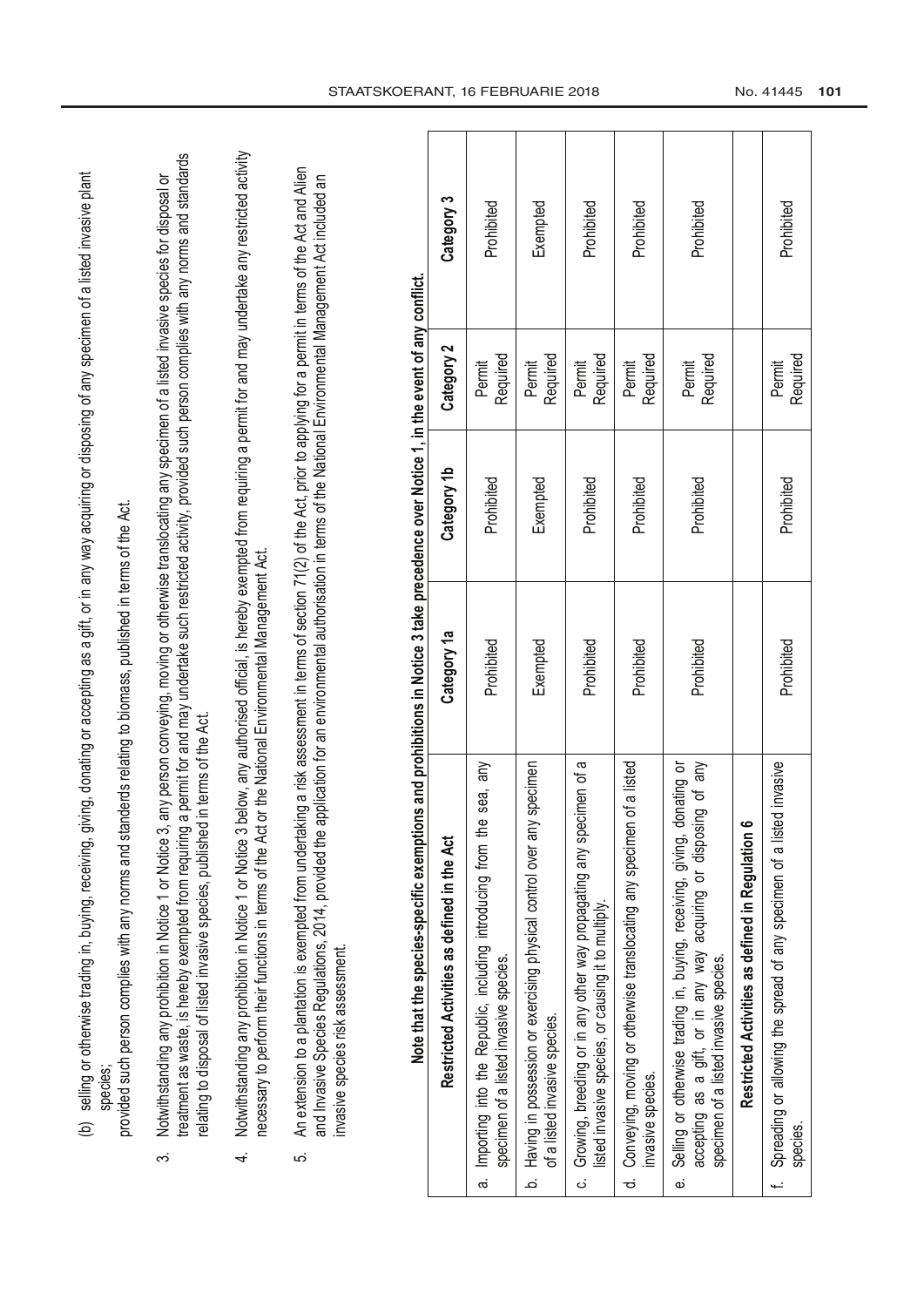| g. Releasing any specimen of a listed invasive species.                                                                                                                                                                                                                                                                                                                                               | Prohibited   | Prohibited   | Required<br>Permit | Prohibited   |
|-------------------------------------------------------------------------------------------------------------------------------------------------------------------------------------------------------------------------------------------------------------------------------------------------------------------------------------------------------------------------------------------------------|--------------|--------------|--------------------|--------------|
| occurs, to<br>another discrete catchment system in which it does not occur; or, from<br>occur to<br>h. The transfer or release of a specimen of a listed invasive fresh-water<br>r artificial<br>species from one discrete catchment system in which it o<br>within a part of a discrete catchment system where it does<br>another part where it does not occur as a result of a natural o<br>barrier | Prohibited   | Prohibited   | Required<br>Permit | Prohibited   |
| to keep a<br>Discharging of or disposing into any waterway or the ocean, water from<br>an aquarium, tank or other receptacle that has been used<br>specimen of an alien or a listed invasive species.                                                                                                                                                                                                 | Prohibited   | Prohibited   | Required<br>Permit | Prohibited   |
| ter fish or<br>Catch and release of a specimen of a listed invasive fresh-wat<br>listed invasive fresh-water invertebrate species.                                                                                                                                                                                                                                                                    | Prohibited   | See Notice 3 | See Notice 3       | See Notice 3 |
| k. The introduction of a specimen of an alien or a listed invasive species<br>to off-shore islands                                                                                                                                                                                                                                                                                                    | Prohibited   | Prohibited   | Prohibited         | Prohibited   |
| discrete<br>species,<br>The release of a specimen of a listed invasive fresh-water fish<br>or of a listed invasive fresh-water invertebrate species, into a<br>catchment system in which it already occurs.                                                                                                                                                                                           | See Notice 3 | See Notice 3 | See Notice 3       | See Notice 3 |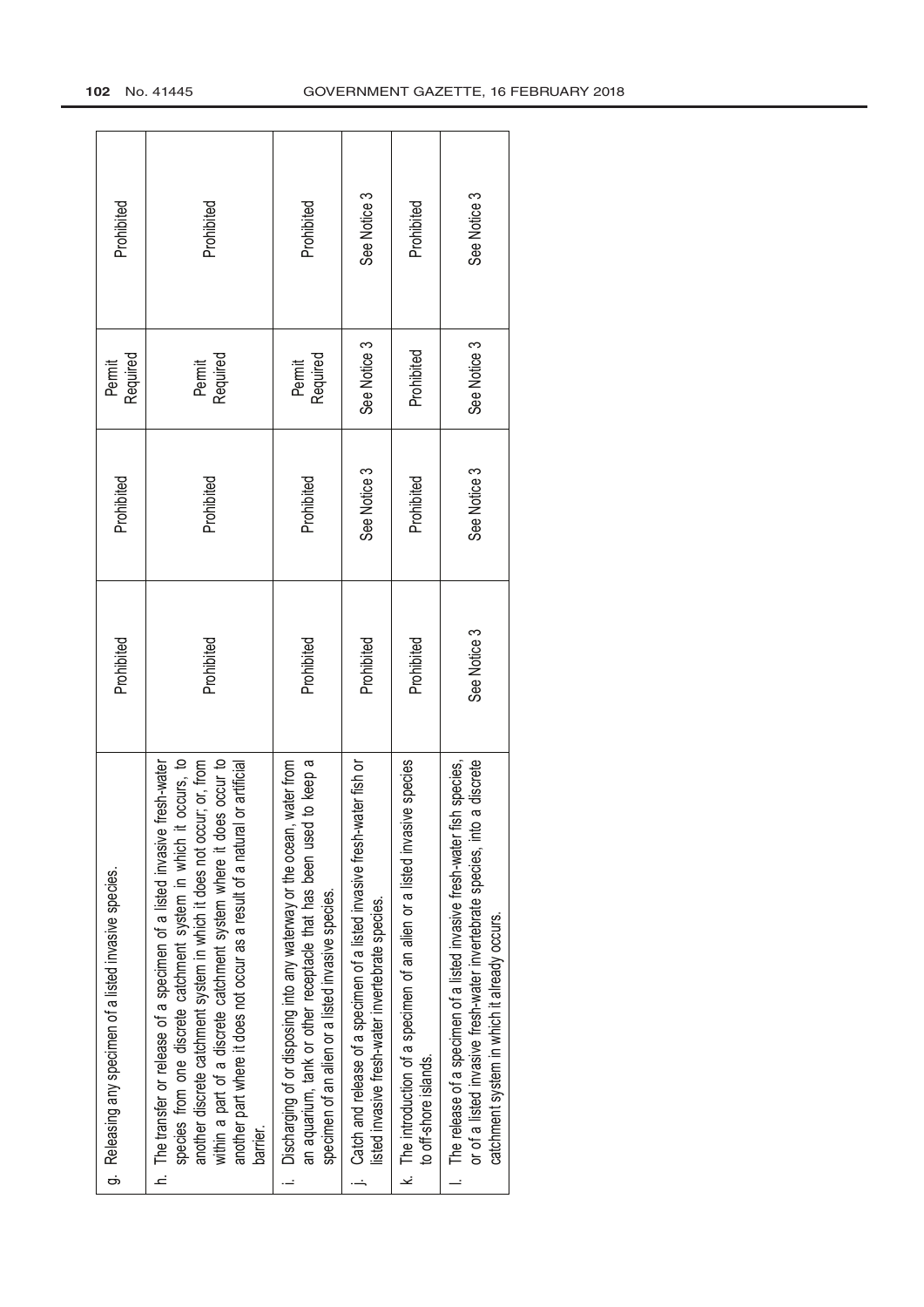| IN TERMS OF SECTION 66(1) - EXEMPTED ALIEN SPECIES<br><b>NOTICE 2:</b><br><b>NOTICE</b> | introduced into the Republic, or was introduced into the Republic prior to any legal requirement for such introduction,<br>Subject to e, any alien species, other than an alien species introduced for agricultural purposes as contemplated in paragraph (t)) above, that has been legally introduced<br>or agricultural purposes, and any new cultivar, variety, or hybrid of any species legally imported for agricultural purposes (excluding those which are already listed as<br>The following categories of alien species that are within the Republic when this Notice comes into effect, are exempted from the provisions of section 65(1) of the Act:<br>nto the Republic, or was introduced into the Republic prior to any legal requirement for such introduction, prior to the commencement of this Notice.<br>All alien fresh-water fish, except for the relase of alien freshwater fish into rivers, wetlands, natural lakes and estuaries.<br>dead specimens imported, kept, or removed from one area to another as taxonomic reference specimen; and<br>dead specimens used as derivatives in products, including food, cosmetics and detergents.<br>Any invasive species listed in terms of section 70(1)(a) of the Act.<br>Subject to e, any alien species that has been legally<br>Dead specimens of any alien species, including:<br>nvasive).<br>ά,<br>ن<br>ಕ<br>خ<br>نه | is listed in a register of alien species legally imported into the Republic for the first time after the date of publication of the Alien and Invasive Species Regulations,<br>The following categories of alien species that are not within the Republic when this Notice comes into effect and comes into the Republic from outside of the Republic are<br>dead specimens imported, kept, or removed from one area to another as taxonomic reference specimens; and<br>has been subjected to a risk assessment and authorised for importation in terms of the Act; and<br>dead specimens used as derivates in products, including food, cosmetics and detergents.<br>ed and maintained by the Institute.<br>Any invasive species listed in terms of section 70(1)(a) of the Act.<br>2014 and this Notice, which register is establish<br>exempted from the provisions of section 65(1) of the Act:<br>Dead specimens of any alien species including:<br>Any alien species that-<br>نم<br>$\overline{\mathcal{C}}$<br>ن |
|-----------------------------------------------------------------------------------------|------------------------------------------------------------------------------------------------------------------------------------------------------------------------------------------------------------------------------------------------------------------------------------------------------------------------------------------------------------------------------------------------------------------------------------------------------------------------------------------------------------------------------------------------------------------------------------------------------------------------------------------------------------------------------------------------------------------------------------------------------------------------------------------------------------------------------------------------------------------------------------------------------------------------------------------------------------------------------------------------------------------------------------------------------------------------------------------------------------------------------------------------------------------------------------------------------------------------------------------------------------------------------------------------------------------------------------------------------------------------------------------------|--------------------------------------------------------------------------------------------------------------------------------------------------------------------------------------------------------------------------------------------------------------------------------------------------------------------------------------------------------------------------------------------------------------------------------------------------------------------------------------------------------------------------------------------------------------------------------------------------------------------------------------------------------------------------------------------------------------------------------------------------------------------------------------------------------------------------------------------------------------------------------------------------------------------------------------------------------------------------------------------------------------------------|
|-----------------------------------------------------------------------------------------|------------------------------------------------------------------------------------------------------------------------------------------------------------------------------------------------------------------------------------------------------------------------------------------------------------------------------------------------------------------------------------------------------------------------------------------------------------------------------------------------------------------------------------------------------------------------------------------------------------------------------------------------------------------------------------------------------------------------------------------------------------------------------------------------------------------------------------------------------------------------------------------------------------------------------------------------------------------------------------------------------------------------------------------------------------------------------------------------------------------------------------------------------------------------------------------------------------------------------------------------------------------------------------------------------------------------------------------------------------------------------------------------|--------------------------------------------------------------------------------------------------------------------------------------------------------------------------------------------------------------------------------------------------------------------------------------------------------------------------------------------------------------------------------------------------------------------------------------------------------------------------------------------------------------------------------------------------------------------------------------------------------------------------------------------------------------------------------------------------------------------------------------------------------------------------------------------------------------------------------------------------------------------------------------------------------------------------------------------------------------------------------------------------------------------------|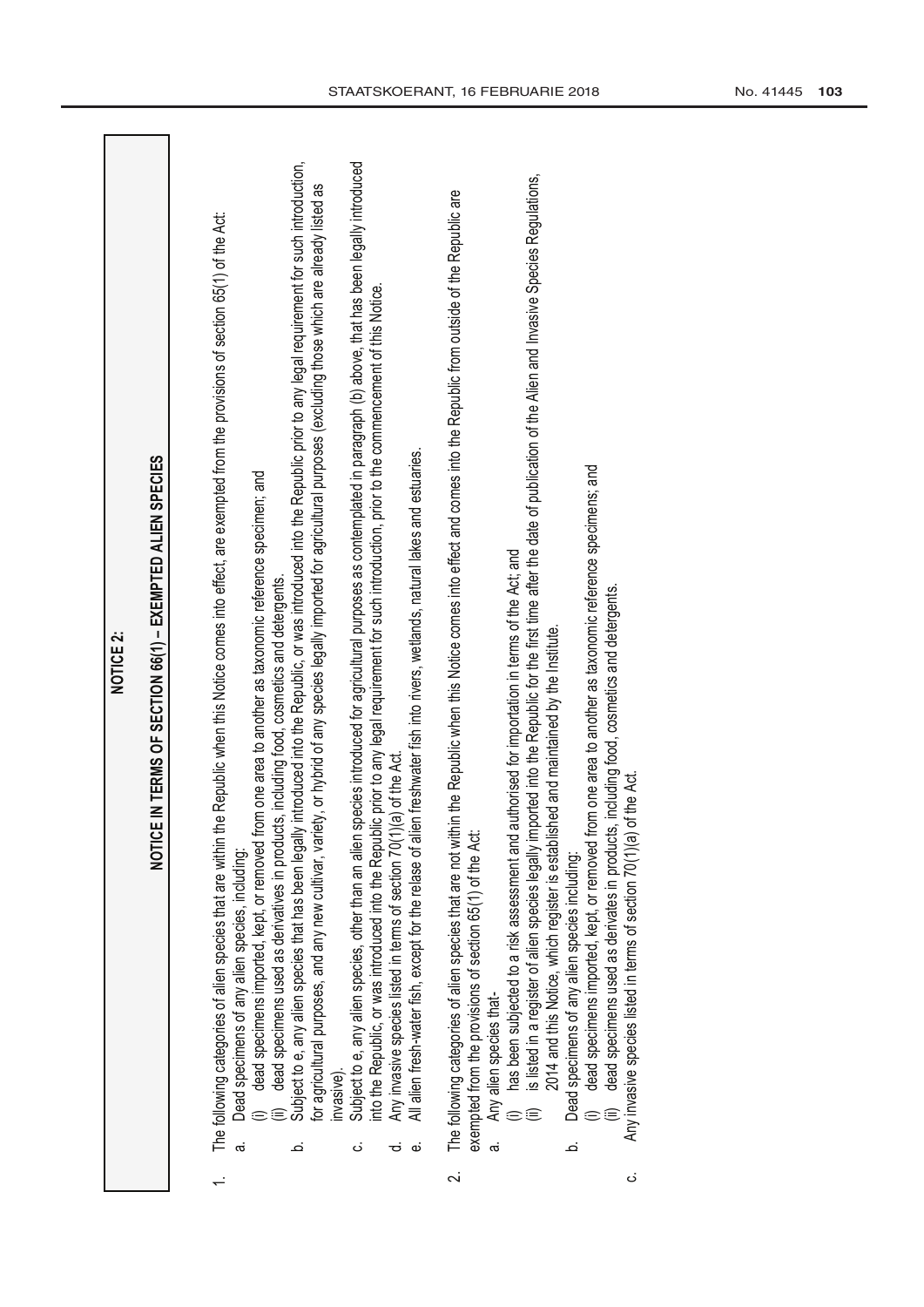| <b>NOTICE 3:</b>                                                                                                                                                                                                                                                                                                                                                                                                                                                                                                                         |
|------------------------------------------------------------------------------------------------------------------------------------------------------------------------------------------------------------------------------------------------------------------------------------------------------------------------------------------------------------------------------------------------------------------------------------------------------------------------------------------------------------------------------------------|
| AL LIST OF INVASIVE SPECIES IN TERMS SECTION 70(1)(a)<br><b>NATION/</b>                                                                                                                                                                                                                                                                                                                                                                                                                                                                  |
| In this Notice and where elsewhere referred to in this Government Notice:                                                                                                                                                                                                                                                                                                                                                                                                                                                                |
| "dormant plantation" means a plantation that has not been operational, functioning as a plantation or does not have a valid authorisation in terms of section 22(1)(a) or (b) of the<br>National Water Act, 1998 (Act No. 36 of 1998) for a period of 10 years and where no reasonable attempt has been made to clear any listed invasive species from that location;                                                                                                                                                                    |
| "exempted for an existing plantation" means an existing plantation is exempted from requiring a permit for that specific species for any restricted activity in terms of the Act or the<br>Alien and Invasive Species Regulations, 2014, if such plantation is authorised in terms of section 22(1)(a) or (b) of the National Water Act, 1998 (Act No. 36 of 1998);                                                                                                                                                                      |
| "existing plantation" means any plantation which was operational, functioning and authorised to grow a specific listed invasive species in terms of section 22(1)(a) or (b) of the<br>National Water Act, 1998 (Act No. 36 of 1998) when this Notice comes into effect and does not include:<br>which is established or recommisioned after the commencement of this Notice;<br>any extension to a plantation;<br>any dormant plantation<br>any new plantation; or<br>$\widehat{\mathbf{e}}$<br>$\widehat{\mathbf{e}}$<br>$\overline{6}$ |
| to obtain an environmental authorisation in terms of the National Environmental Management Act;<br>a plantation beyond the limits, area or location specified in-<br>(b) an authorisation in terms of section 22(1)(a) or (b) of the National Water Act, 1998 (Act No. 36 of 1998); and<br>a permit issued in terms of the Act or the Alien and Invasive Species Regulations, 2014; or<br>"extension to a plantation" means the increase of the area of<br>the size of such extension will trigger the requirement<br><u>ල</u>           |
| which has a valid permit issued in terms of section 71(1) of the Act and Alien and Invasive Species Regulations for<br>"facility" means any trout hatchery, or tout aquaculture facility,<br>activities d, e and g, in Notice 1;                                                                                                                                                                                                                                                                                                         |
| "industry association" means any organisation representing a person or facility in the trout sector, which has a valid permit issued in terms of section 71(1) of the Act and Alien and<br>$1$ ; and<br>Invasive Species Regulations, for activities d, e and g, in Notice                                                                                                                                                                                                                                                               |
| "urban area" means the area within the proclaimed urban edge, as delineated in the Municipal Spatial Development Framework in terms of the Spatial Land Use Management Act,<br>2013 (Act No. 16 of 2013)                                                                                                                                                                                                                                                                                                                                 |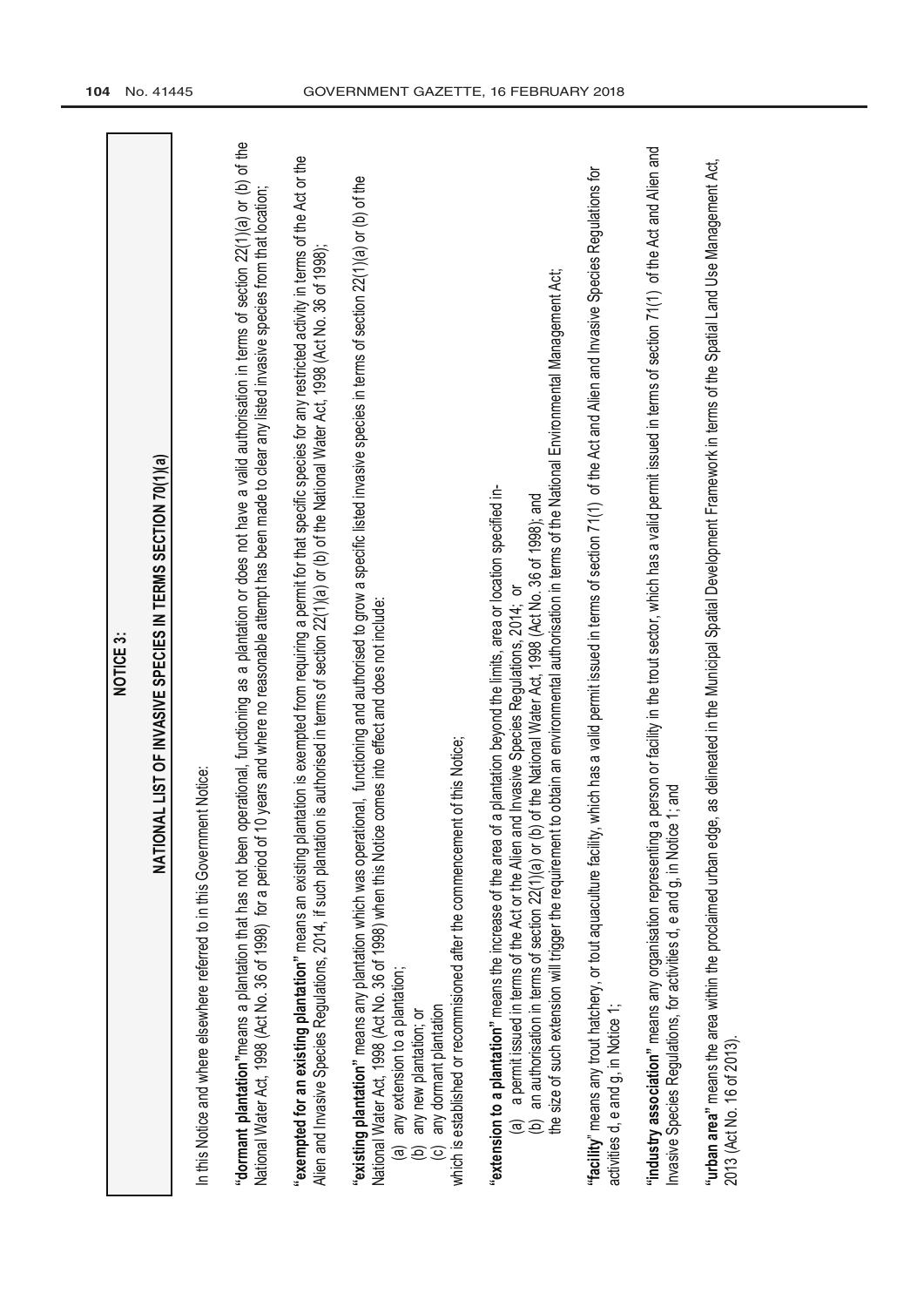1. AMENDMENTS TO THE ALIEN AND INVASIVE SPECIES LISTS **1. AMENDMENTS TO THE ALIEN AND INVASIVE SPECIES LISTS**

The following species in Notices 3 have been amended by either amending the area, categorisation, the type of exemption or prohibition or correcting the common name or scientific The following species in Notices 3 have been amended by either amending the area, categorisation, the type of exemption or prohibition or correcting the common name or scientific name of the species. name of the species.

New species which are proposed to be added to the Lists are in bold and indicated as NEW in the left margin. New species which are proposed to be added to the Lists are in bold and indicated as NEW in the left margin.

List 1: National list of Invasive Terrestrial and Fresh-water Plant Species **List 1: National list of Invasive Terrestrial and Fresh-water Plant Species**

| g        | <b>SPECIES</b>                                   | N NAME<br><b>COMMOI</b>        | CATEGORY / AREA                                                                                                        | 71(3) / PROHIBITION IN TERMS<br>THE PROVISIONS OF SECTION<br>SCOPE OF EXEMPTION FROM<br>OF SECTION 71A(1) |
|----------|--------------------------------------------------|--------------------------------|------------------------------------------------------------------------------------------------------------------------|-----------------------------------------------------------------------------------------------------------|
|          | Ammophila arenaria (L.) Link                     | Marram grass                   | 2 Western Cape<br>3 elsewhere<br>.<br>ത<br>.<br>ف                                                                      |                                                                                                           |
| NEW      | Cabomba species                                  | cies<br>Cabomba spe            | $\frac{a}{b}$                                                                                                          |                                                                                                           |
|          | Canna indica L.                                  | Indian shot                    | ۽                                                                                                                      |                                                                                                           |
|          | Cestrum species not specifically<br>listed       | Cestrum species                | ო                                                                                                                      |                                                                                                           |
|          | Coreopsis lanceolata L                           | Tickseed                       | ρ,                                                                                                                     |                                                                                                           |
|          | Cortaderia selloana (Schult.) Asch. &<br>Graebn. | Pampas grass                   | 윽                                                                                                                      |                                                                                                           |
| NEN<br>N | Cynodon dactylon (L.) Pers.                      | Bermuda grass, common<br>couch | ິ                                                                                                                      |                                                                                                           |
| NEW      | Cyphomandra betacea Cav.                         | Tree tomato                    | က                                                                                                                      |                                                                                                           |
|          | Fraxinus americana L                             | white ash<br>American ash,     | 3 in Eastern Cape, KwaZulu-Natal, Limpopo, Mpumalanga<br>Not listed elsewhere<br>and Western Cape.<br>.<br>ف<br>.<br>ത |                                                                                                           |
|          | Gleditsia triacanthos L                          | Honey locust                   | $\rightleftharpoons$                                                                                                   |                                                                                                           |
|          | Hakea salicifolia (Vent.) B.L.Burtt              | Willow hakea                   | 1a in Western Cape<br>.<br>ത                                                                                           |                                                                                                           |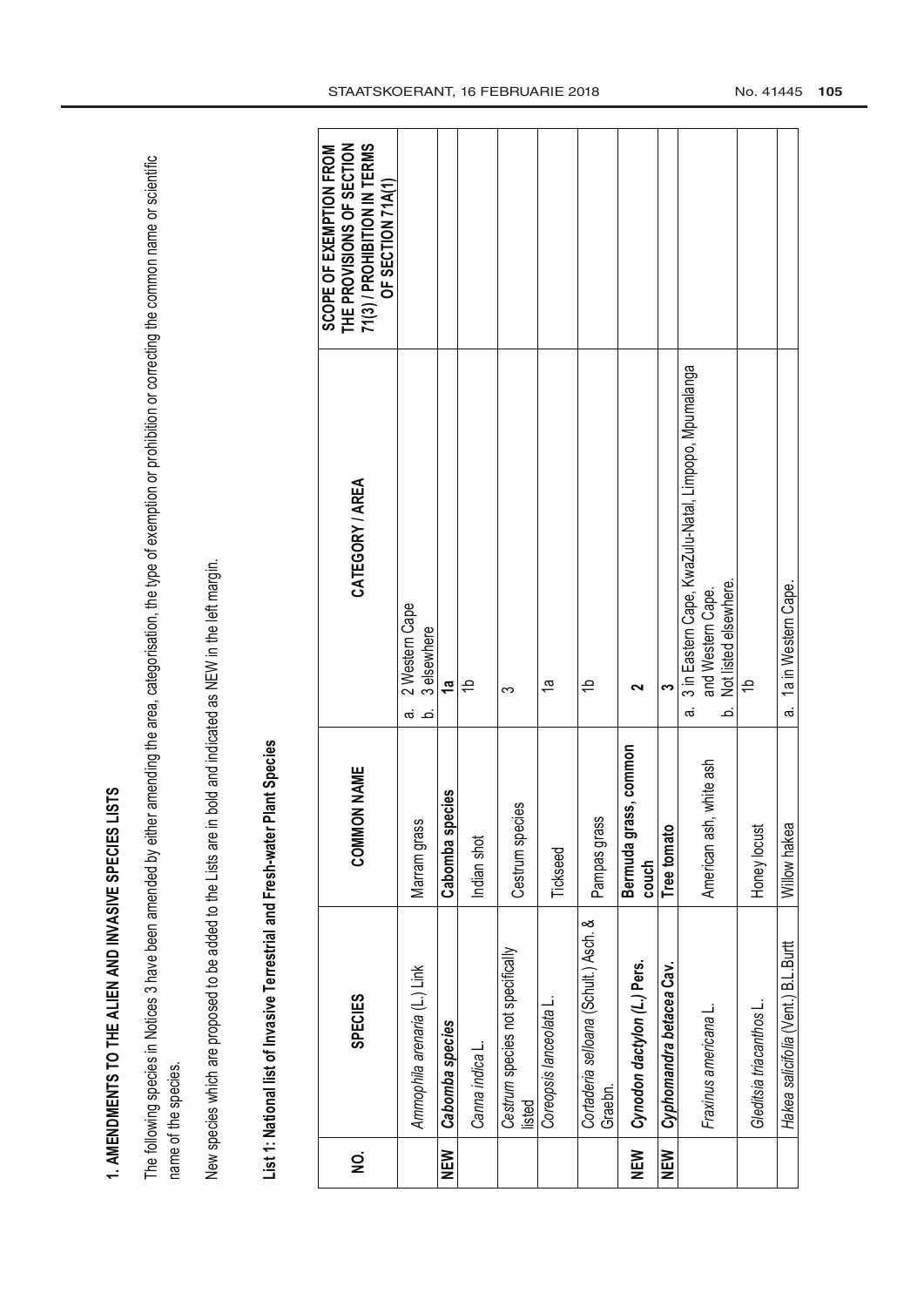| g          | <b>SPECIES</b>                                                       | <b>COMMON NAME</b>                                                  | CATEGORY / AREA                                                                                                                                        | THE PROVISIONS OF SECTION<br>71(3) / PROHIBITION IN TERMS<br><b>SCOPE OF EXEMPTION FROM</b><br>OF SECTION 71A(1) |
|------------|----------------------------------------------------------------------|---------------------------------------------------------------------|--------------------------------------------------------------------------------------------------------------------------------------------------------|------------------------------------------------------------------------------------------------------------------|
|            |                                                                      |                                                                     | Not listed elsewhere.<br>نم                                                                                                                            |                                                                                                                  |
|            | pomoea indica (Burm.) Merr.<br>$($ = $l.$ congesta R.Br.)            | Blue morning glory                                                  | $\Rightarrow$                                                                                                                                          |                                                                                                                  |
|            | Ipomoea purpurea (L.) Roth                                           | Purple morning glory                                                | 윽                                                                                                                                                      |                                                                                                                  |
| NEW        | Leptospermum scoparium J.R.<br>Forst. & G. Forst.                    | New Zealand<br><u>ه</u> َ<br>Manuka myrt<br>Manukamirt,<br>tea tree | က                                                                                                                                                      |                                                                                                                  |
|            | Ligustrum lucidum W.T. Aiton                                         | Chinese wax-leaved privet                                           | 1b in Eastern Cape, KwaZulu-Natal, Limpopo,<br>Mpumalanga, North-West and Western Cape.<br>3 in Free State, Gauteng and Northern Cape.<br>.<br>ത<br>نم |                                                                                                                  |
|            | Limonium sinuatum (L.) Mill.                                         | Statice, Sea lavender                                               | 1b in Northern Cape and Western Cape.<br>Not listed elsewhere.<br>் க                                                                                  |                                                                                                                  |
| NEW        | Lolium multiflorum Lam.                                              | Italian ryegrass                                                    | $\sim$                                                                                                                                                 |                                                                                                                  |
| <b>NEW</b> | Lolium perenne L.                                                    | Perennial ryegrass                                                  | 2                                                                                                                                                      |                                                                                                                  |
| <b>NEW</b> | Lonicera japonica Thunb.'Halliana'                                   | Japanese honeysuckle                                                | S                                                                                                                                                      |                                                                                                                  |
|            | Metrosideros excelsa Sol. ex Gaertn.<br>$($ = M. tomentosa A Rich.)  | New Zealand Christmas tree                                          | 1a in the Overstrand District<br>Not listed elsewhere.<br>க் க்                                                                                        |                                                                                                                  |
|            | Morus alba L.                                                        | White mulberry, Common<br>mulberry                                  | The fruit of the white mulberry is not listed if used for human<br>consumption<br>က<br>.<br>ത                                                          |                                                                                                                  |
| NEW        | Morus nigra L                                                        | <b>Black mulberry</b>                                               | က                                                                                                                                                      |                                                                                                                  |
|            | Nephrolepis cordifolia (L.) C.Presl<br>(= Polypodium cordifolium L.) | Erect sword fem, Ladder<br>sword fern                               | 1b in Eastern Cape, KwaZulu-Natal, Mpumalanga, Limpopo<br>3 in Free State, Gauteng, North-West and Northern Cape.<br>and Western Cape.<br>.<br>Ø<br>نم |                                                                                                                  |
|            | Nerium oleander L.                                                   | Oleander                                                            | ٩                                                                                                                                                      |                                                                                                                  |
| NEW        | Oenothera indecora Cambess.                                          | Evening primrose                                                    | က                                                                                                                                                      |                                                                                                                  |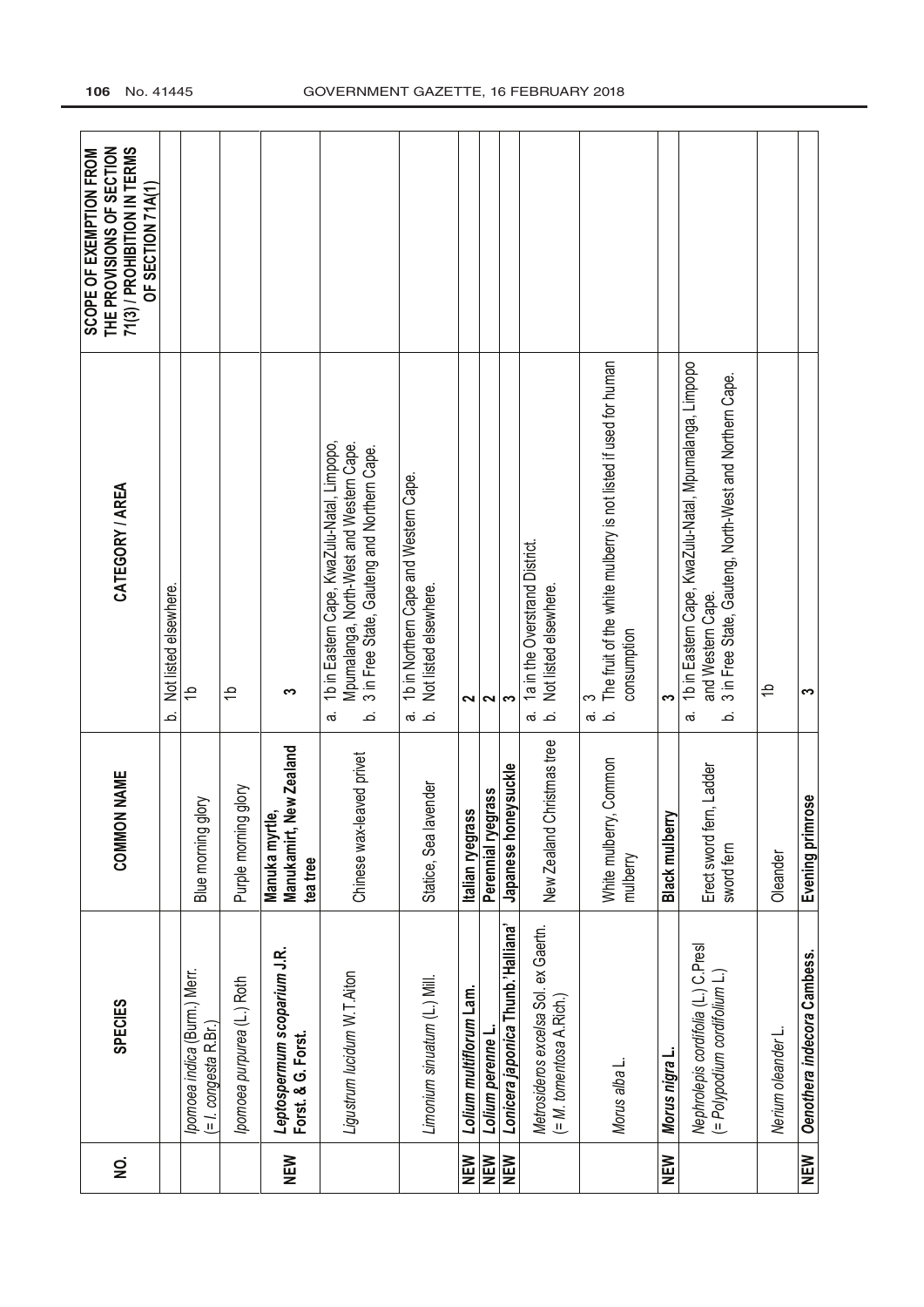| <b>SPECIES</b> | <b>COMMON NAME</b>             | CATEGORY / AREA                                                | THE PROVISIONS OF SECTION<br>71(3) / PROHIBITION IN TERMS<br>SCOPE OF EXEMPTION FROM<br>OF SECTION 71A(1) |
|----------------|--------------------------------|----------------------------------------------------------------|-----------------------------------------------------------------------------------------------------------|
|                | primrose<br>Pink evening       | ω                                                              |                                                                                                           |
|                | Sweet sundrop                  | က                                                              |                                                                                                           |
|                | Slash pine                     | $\sim$                                                         | Exempted for an existing plantation                                                                       |
|                |                                | 2 for plantations and wind-rows.<br>1b elsewhere.<br>ن نه      |                                                                                                           |
|                |                                | National Heritage Trees or National Monument Trees<br>ن        |                                                                                                           |
|                |                                | in terms of the National Heritage Resources Act, 1999,         |                                                                                                           |
|                |                                | (Act No. 25 of 1999), are not listed.                          |                                                                                                           |
|                |                                | Except for "a" above, specimens with a circumference<br>ಕ      | Exempted for an existing plantation                                                                       |
|                |                                | greater than 1.256 m at a height of 1000 mm at the             | outside of the Western Cape.                                                                              |
|                |                                | date of the first publication of this Notice (August 2014)     |                                                                                                           |
|                | Cluster pine                   | are not listed for urban areas in Cape Town, the               | Existing plantations in the Western                                                                       |
|                |                                | Overberg District Council and Winelands District               | Cape are exempted from                                                                                    |
|                |                                | Council, except                                                | undertaking a risk assessment in                                                                          |
|                |                                | when in a riparian area, or<br>i —                             | terms of section 71(2) of the Act                                                                         |
|                |                                | when in a protected area or any property directly<br>$:=$      | prior to applying for a permit.                                                                           |
|                |                                | abutting a protected area, or                                  |                                                                                                           |
|                |                                | where they are ruled to pose a wildfire risk, where they<br>iΞ |                                                                                                           |
|                |                                | remain listed as Category 1b.                                  |                                                                                                           |
|                |                                | All specimens with a smaller circumference are<br>نه           |                                                                                                           |
|                |                                | Category 1b.                                                   |                                                                                                           |
|                |                                | 2 for plantations and wind-rows.<br><u>் க்</u>                |                                                                                                           |
|                |                                | 1b elsewhere.                                                  | Exempted for an existing plantation                                                                       |
|                |                                | National Heritage Trees or National Monument Trees<br>نۍ       | outside of the Western Cape.                                                                              |
|                |                                | in terms of the National Heritage Resources Act, 1999,         |                                                                                                           |
|                |                                | (Act No. 25 of 1999), are not listed.                          | Existing plantations in the Western                                                                       |
|                | Monterey pine<br>Radiata pine, | Except for "a" above, specimens with a circumference<br>ಕ      | Cape are exempted from                                                                                    |
|                |                                | greater than 1.256 m at a height of 1000 mm at the             | undertaking a risk assessment in                                                                          |
|                |                                | date of the first publication of this Notice (August 2014)     | terms of section 71(2) of the Act                                                                         |
|                |                                | are not listed for urban areas in Cape Town, the               | prior to applying for a permit.                                                                           |
|                |                                | Overberg District Council and Winelands District               |                                                                                                           |
|                |                                | Council, except                                                |                                                                                                           |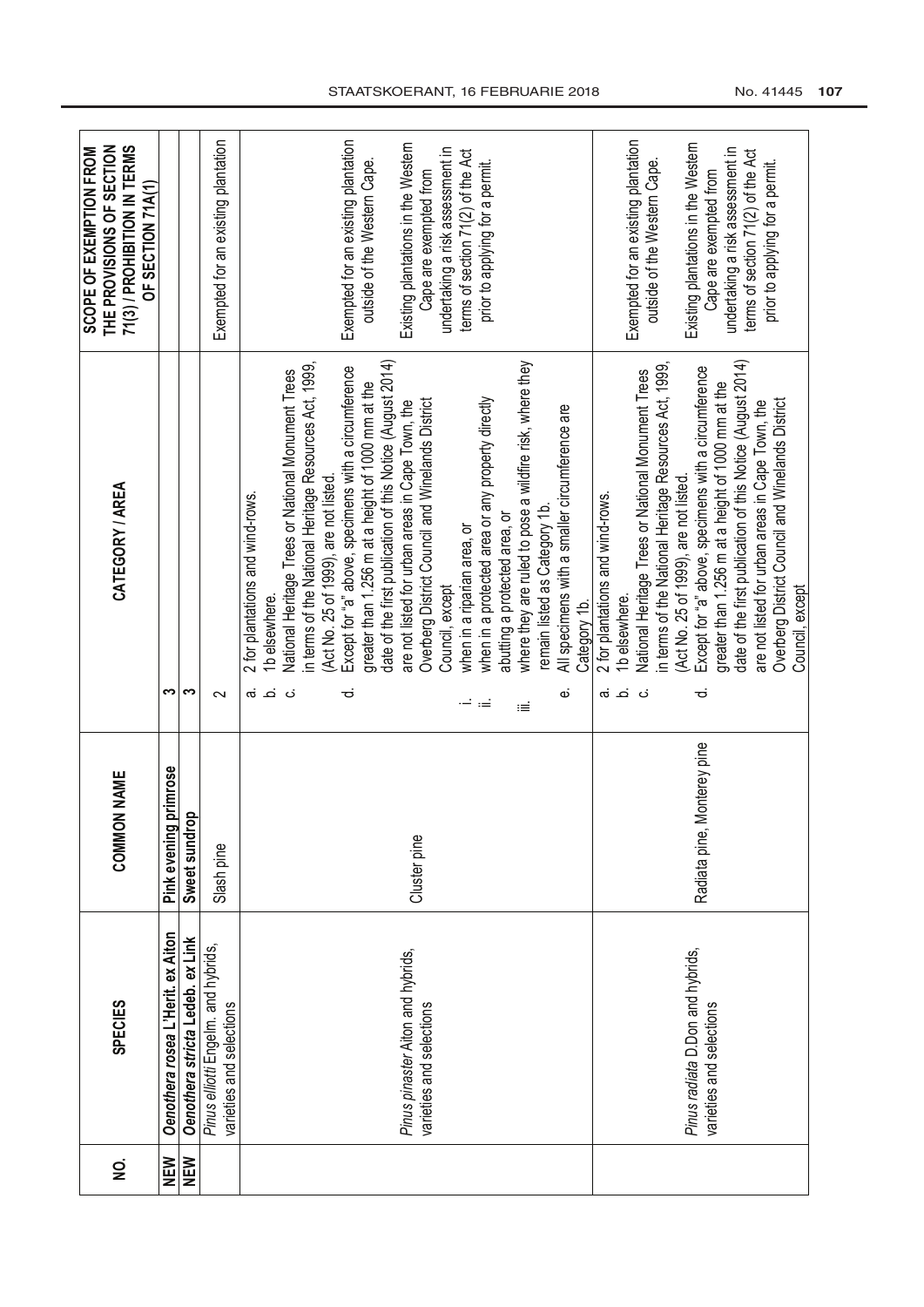| 71(3) / PROHIBITION IN TERMS<br>THE PROVISIONS OF SECTION<br>SCOPE OF EXEMPTION FROM<br>OF SECTION 71A(1) |                                                                                                                                                                                                                                                                                             |                                                  |                             |                                                                             |                                                                                                             |                                         |                    |
|-----------------------------------------------------------------------------------------------------------|---------------------------------------------------------------------------------------------------------------------------------------------------------------------------------------------------------------------------------------------------------------------------------------------|--------------------------------------------------|-----------------------------|-----------------------------------------------------------------------------|-------------------------------------------------------------------------------------------------------------|-----------------------------------------|--------------------|
| CATEGORY / AREA                                                                                           | where they are ruled to pose a wildfire risk, where they<br>when in a protected area or any property directly<br>All specimens with a smaller circumference are<br>remain listed as Category 1b.<br>abutting a protected area, or<br>when in a riparian area, or<br>Category 1b.<br>نه<br>≔ | 윽                                                | $\Rightarrow$               | ₽                                                                           | 윽                                                                                                           | ₽                                       | 윽                  |
| <b>COMMON NAME</b>                                                                                        |                                                                                                                                                                                                                                                                                             | Yellow firethorn                                 | Red firethorn               | Chinese firethorn, Broad leaf<br>firethorn                                  | Himalayan firethorn                                                                                         | Formosa firethorn                       | Greater periwinkle |
| <b>SPECIES</b>                                                                                            |                                                                                                                                                                                                                                                                                             | Pyracantha angustifolia (Franch.)<br>C.K.Schneid | Pyracantha coccinea M.Roem. | Pyracantha crenatoserrata (Hance)<br>(= P. fortuneana misapplied)<br>Rehder | M.Roem; including var. rogersiana (=<br>P. rogersiana (A.B. Jacks.) Chitt.)<br>Pyracantha crenulata (D.Don) | Pyracantha koidzumii (Hayata)<br>Rehder | Vinca major L      |
| g                                                                                                         |                                                                                                                                                                                                                                                                                             |                                                  |                             |                                                                             |                                                                                                             |                                         |                    |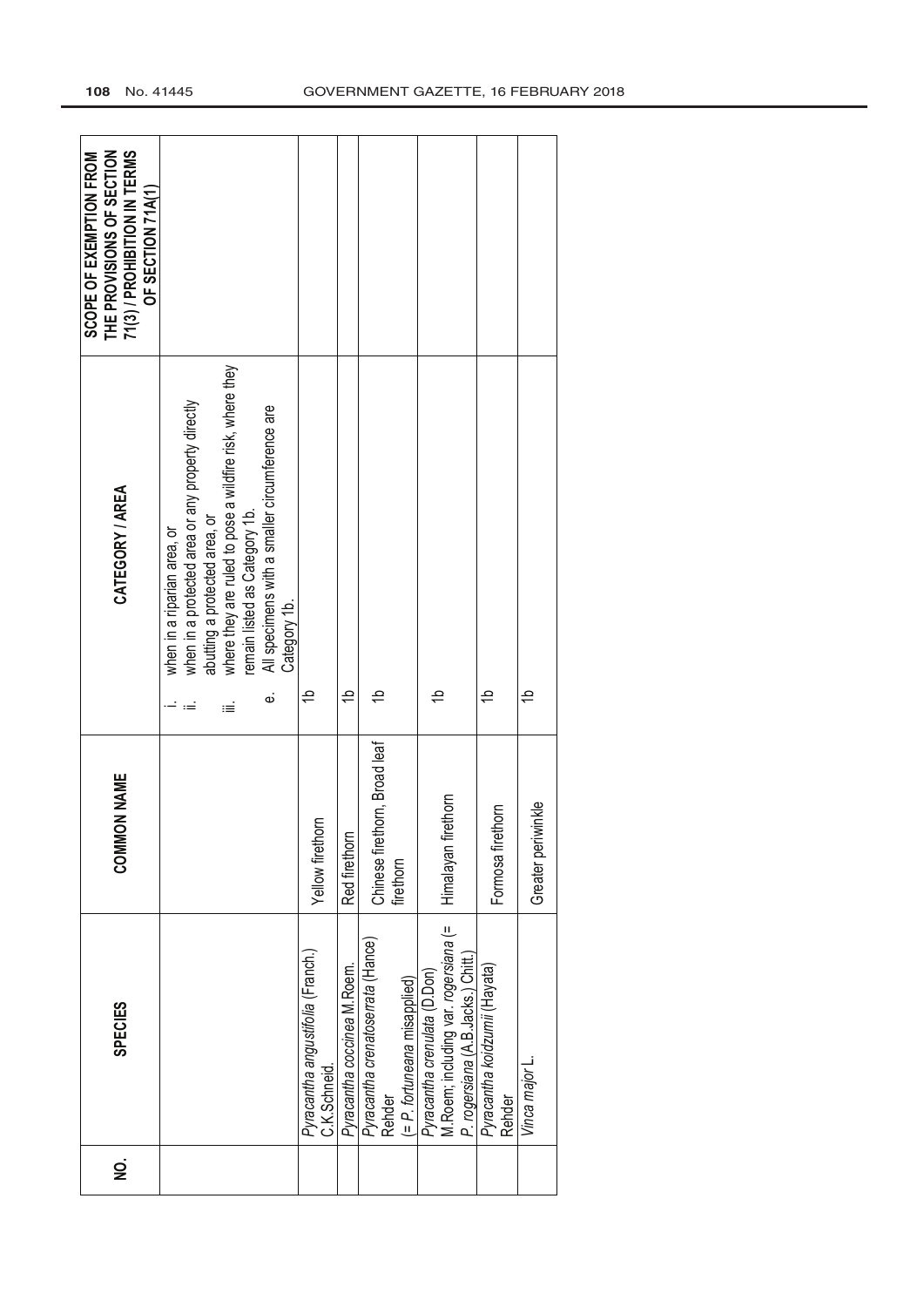List 3: National List of Invasive Mammal Species **List 3: National List of Invasive Mammal Species**

| g   | <b>SPECIES</b>                                                                            | <b>COMMON NAME</b>                            | CATEGORY / AREA                                                                          | PROHIBITION IN TERMS OF<br>FROM THE PROVISIONS<br>SCOPE OF EXEMPTION<br>OF SECTION 71(3)/<br>SECTION 71A(1) |
|-----|-------------------------------------------------------------------------------------------|-----------------------------------------------|------------------------------------------------------------------------------------------|-------------------------------------------------------------------------------------------------------------|
|     | NEW   Bos frontalis Lambert, 1804                                                         | Gaur                                          |                                                                                          |                                                                                                             |
| NEW | Giraffa camelopardalis (Linnaeus, 1758) (all<br>subspecies with the exception of giraffa) | Giraffe (except the South<br>African giraffe) |                                                                                          |                                                                                                             |
| NEW | Hippotragus niger Harris, 1838 (all subspecies<br>except of H. n. niger)                  | Sable                                         |                                                                                          |                                                                                                             |
|     | Mus musculus Linnaeus, 1758                                                               | House mouse                                   | 1b for off-shore islands<br>Not listed elsewhere<br>1a Marion Island<br>.<br>დ<br>.<br>ت |                                                                                                             |
|     | Sus scrofa Linnaeus, 1758                                                                 | Wild boar                                     | e Not listed when not feral<br>$\Rightarrow$                                             |                                                                                                             |
|     |                                                                                           |                                               |                                                                                          |                                                                                                             |

List 3: National List of Invasive Bird Species **List 3: National List of Invasive Bird Species**

| g   | <b>SPECIES</b>                                    | COMMON NAME                          | CATEGORY / AREA | SECTION 71(3) / PROHIBITION<br>IN TERMS OF SECTION 71A(1)<br>FROM THE PROVISIONS OF<br>SCOPE OF EXEMPTION |
|-----|---------------------------------------------------|--------------------------------------|-----------------|-----------------------------------------------------------------------------------------------------------|
|     | NEW   Oxyura jamaicensis (Gmelin, 1789)           | Northern ruddy duck                  |                 |                                                                                                           |
|     | NEW   Streptopelia picturata (Temminck, 1813)     | Madagascar (Malagasy)<br>turtle-dove |                 |                                                                                                           |
| NEW | Struthio camelus molybdophanes Reichenow,<br>1883 | North African (Somali)<br>ostrich    |                 |                                                                                                           |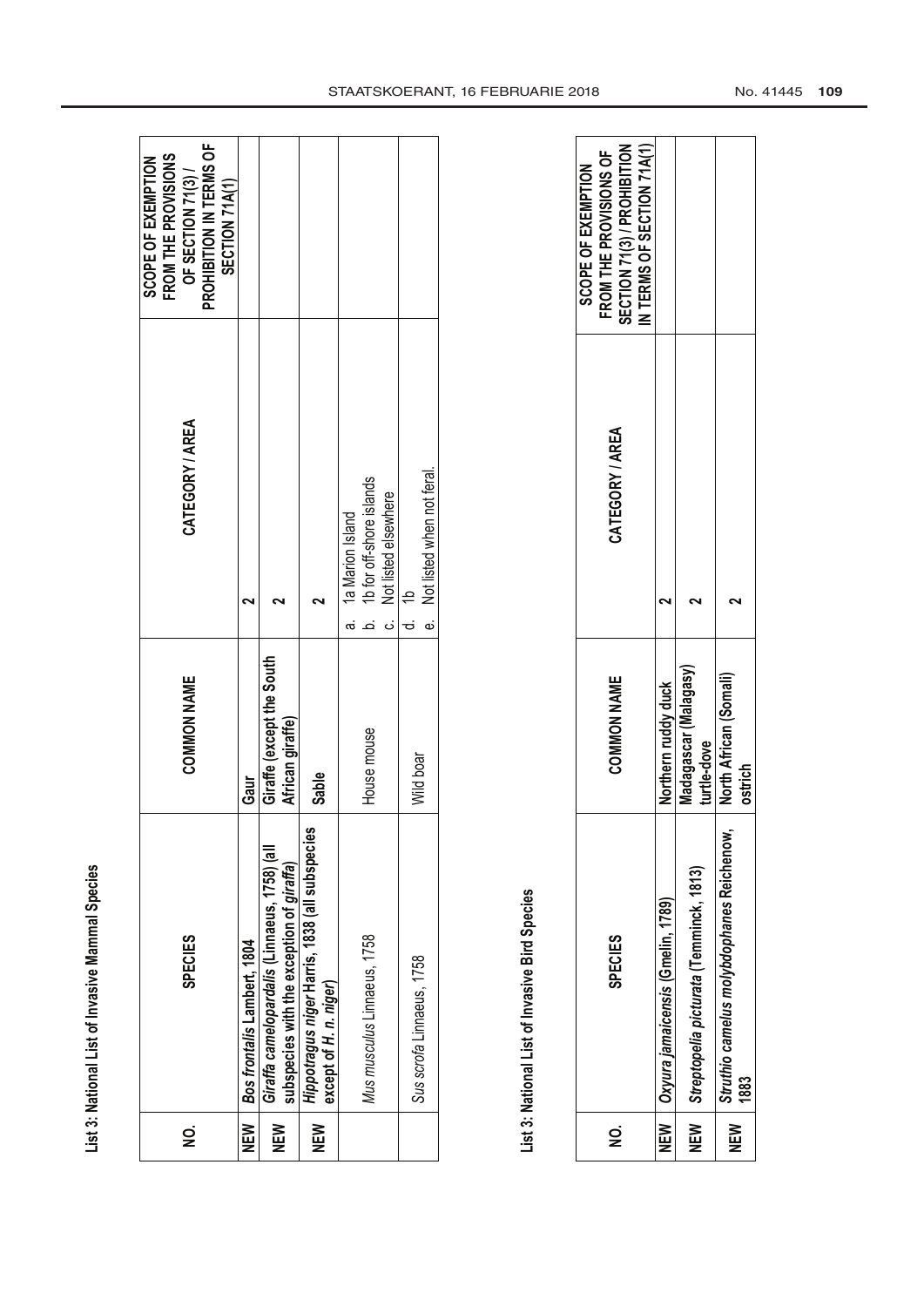| l            |
|--------------|
|              |
| ı            |
|              |
|              |
|              |
|              |
| ı            |
|              |
|              |
|              |
|              |
| j            |
| $\vdots$     |
|              |
|              |
|              |
|              |
|              |
|              |
|              |
| ن<br>من<br>t |
| Ĩ            |
|              |
|              |

|   | List 5: National List of Invasive Reptile Species |                                                |                                                                                           |                                                                                                           |
|---|---------------------------------------------------|------------------------------------------------|-------------------------------------------------------------------------------------------|-----------------------------------------------------------------------------------------------------------|
| g | <b>SPECIES</b>                                    | <b>COMMON NAME</b>                             | CATEGORY / AREA                                                                           | IN TERMS OF SECTION 71A(1)<br>SECTION 71(3) / PROHIBITION<br>FROM THE PROVISIONS OF<br>SCOPE OF EXEMPTION |
|   | Bitis rhinoceros (Schlegel<br>1855)               | Rhinocerhos viper                              | a. 2 in KwaZulu-Natal, Mpumalanga, Eastern Cape, and Limpopo.<br>b. Not listed elsewhere. |                                                                                                           |
|   | Morelia spilota (Lacépède,<br>1804)               | Carpet/diamond python                          |                                                                                           |                                                                                                           |
|   | Trachemys species                                 | to the<br>Turtles / Sliders native<br>Americas |                                                                                           | Restricted activities "a", "c" and<br>"e" to "I" in Notice 1 are<br>prohibited.                           |
|   |                                                   |                                                |                                                                                           |                                                                                                           |

## List 7: National List of Invasive Fresh-water Fish Species **List 7: National List of Invasive Fresh-water Fish Species**

| 71(3) / PROHIBITION IN TERMS<br>SCOPE OF EXEMPTION FROM<br>THE PROVISIONS OF SECTION<br>OF SECTION 71A(1)<br>CATEGORY / AREA<br><b>COMMON NAME</b> | <u>ლ</u><br>Arapaima             | <u>ლ</u><br>Peacock cichlid/Bass | African sharptooth catfish             | ក្ន<br>Pacu       | లై<br>Electric eel                              | లై<br>Plecostomus     |
|----------------------------------------------------------------------------------------------------------------------------------------------------|----------------------------------|----------------------------------|----------------------------------------|-------------------|-------------------------------------------------|-----------------------|
| <b>SPECIES</b>                                                                                                                                     | Arapaima gigas<br>(Schinz, 1822) | Cichla species                   | Clarias gariepinus<br>(Burchell, 1822) | Colossoma species | (Linnaeus, 1766)<br>Electrophorus<br>electricus | Hypostomus<br>species |
| g                                                                                                                                                  | NEW                              | NEN<br>N                         | NEW                                    | NEW               | NEW                                             | NEW                   |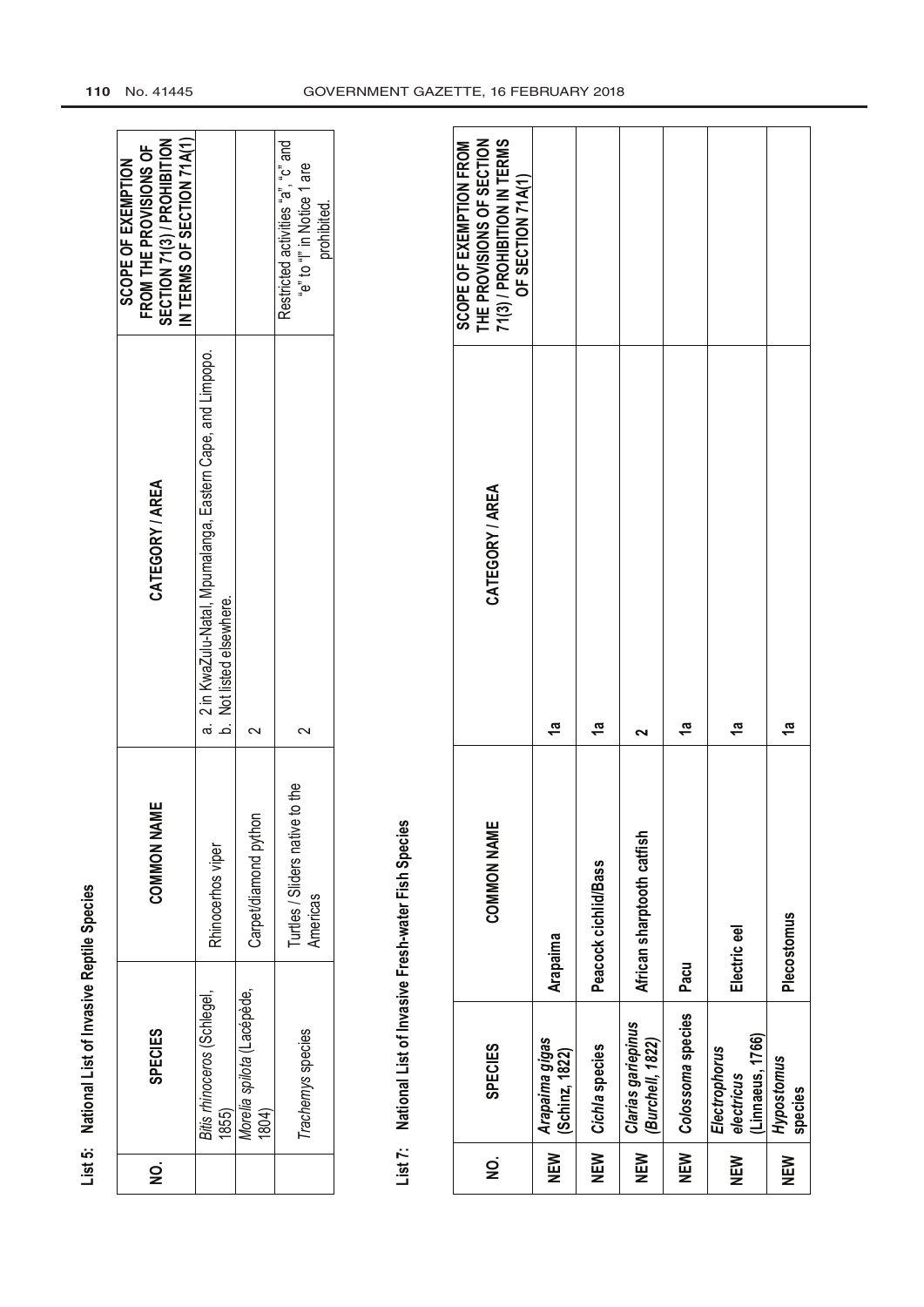| NEW        | Lates calcarifer<br>[Blotch, 1790)                                                            | Barramundi     | $\sim$                                                   |                                                                                                                                                                                                                                                                                                                                                                                                                                                                       |
|------------|-----------------------------------------------------------------------------------------------|----------------|----------------------------------------------------------|-----------------------------------------------------------------------------------------------------------------------------------------------------------------------------------------------------------------------------------------------------------------------------------------------------------------------------------------------------------------------------------------------------------------------------------------------------------------------|
| NEW        | Myleus species                                                                                | Brown metynnis | 1ª                                                       |                                                                                                                                                                                                                                                                                                                                                                                                                                                                       |
| NEW        | kisutch (Walbaum,<br>Oncorhynchus<br>1792)                                                    | Coho salmon    | $\sim$                                                   |                                                                                                                                                                                                                                                                                                                                                                                                                                                                       |
| NEW<br>N   | <i>mykiss</i> (Walbaum,<br>1792)<br>Oncorhynchus                                              | Rainbow Trout  | 2                                                        | restricted activities b and j in<br>1. All persons are exempted<br>from requiring a permit for<br>Notice 1.                                                                                                                                                                                                                                                                                                                                                           |
| NEM        | (Walbaum, 1792)<br>Oncorhynchus<br>tshawytscha                                                | King salmon    | $\sim$                                                   |                                                                                                                                                                                                                                                                                                                                                                                                                                                                       |
|            | Oreochromis species<br>mossambicus and<br>Oreochromis<br>Oreochromis<br>excluding<br>placidus | Tilapia        | 3<br>2 for permitted aquaculture facilities.<br>.<br>പ്ത | Hybrids of tilapia species are<br>treated as the listed tilapia<br>The sale and transport of live<br>The import of live tilapia is<br>$\gtrsim$<br>tilapia is prohibited, except<br>natcheries with a permit, or<br>hatcheries<br>accredited by the Department<br>of Agriculture, Forestry and<br>Catch and release of tilapia.<br>from accredited hatcheries.<br>except<br>from international<br>prohibited,<br>Fisheries.<br>species.<br>.<br>ف<br>.<br>Ø<br>ಕ<br>ن |
| <b>NEW</b> | Pseudocrenilabrus<br>species                                                                  | Mouthbrooder   | $\frac{a}{b}$                                            |                                                                                                                                                                                                                                                                                                                                                                                                                                                                       |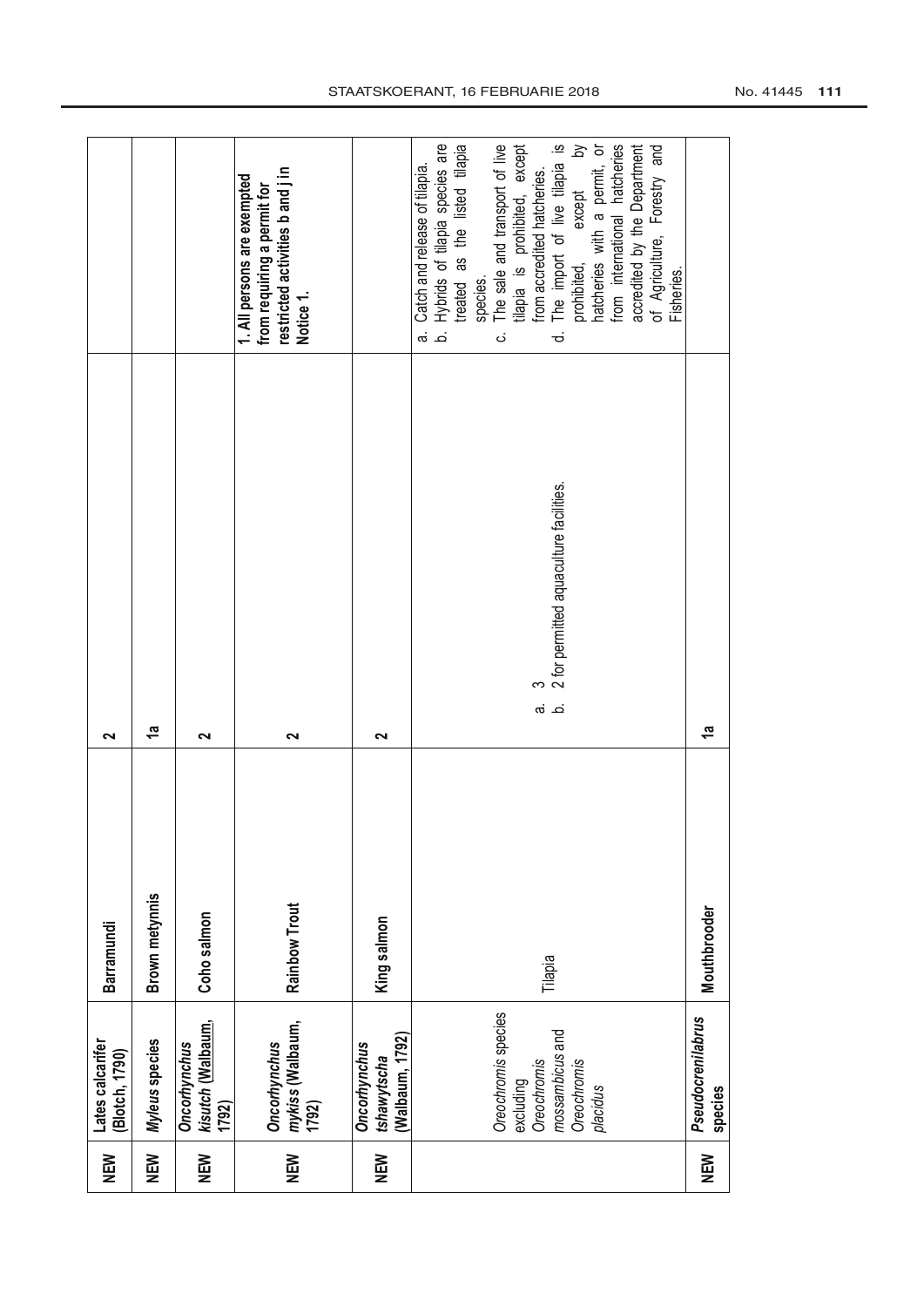|                                                                                                   |                        |                           |                                                                            |                        | restricted activities b and j in<br>1. All persons are exempted<br>from requiring a permit for<br>Notice 1. |
|---------------------------------------------------------------------------------------------------|------------------------|---------------------------|----------------------------------------------------------------------------|------------------------|-------------------------------------------------------------------------------------------------------------|
|                                                                                                   |                        |                           |                                                                            |                        |                                                                                                             |
| 5                                                                                                 | $\tilde{a}$            | $\frac{a}{\tau}$          | 5                                                                          | 1a                     | ົ                                                                                                           |
| <b>Plecos</b>                                                                                     | Piranha                | Piranha                   | Schilbid catfish                                                           | Piranha                | <b>Brown Trout</b>                                                                                          |
| disjunctivus Weber,<br>1991 already listed<br>species (except P.<br>Pterygoplichthys<br>under 1b) | Pygocentrus<br>species | Rooseveltiella<br>species | (except those that<br>are indigenous to<br>Schilbe species<br>South Africa | Serrasalmus<br>species | (Linneaus, 1758)<br>Salmo trutta                                                                            |
| NEM                                                                                               | NEN<br>N               | NEW                       | NEW                                                                        | NEW                    | NEW                                                                                                         |

List 8: National List of Terrestrial Invasive Invertebrate Species **List 8: National List of Terrestrial Invasive Invertebrate Species**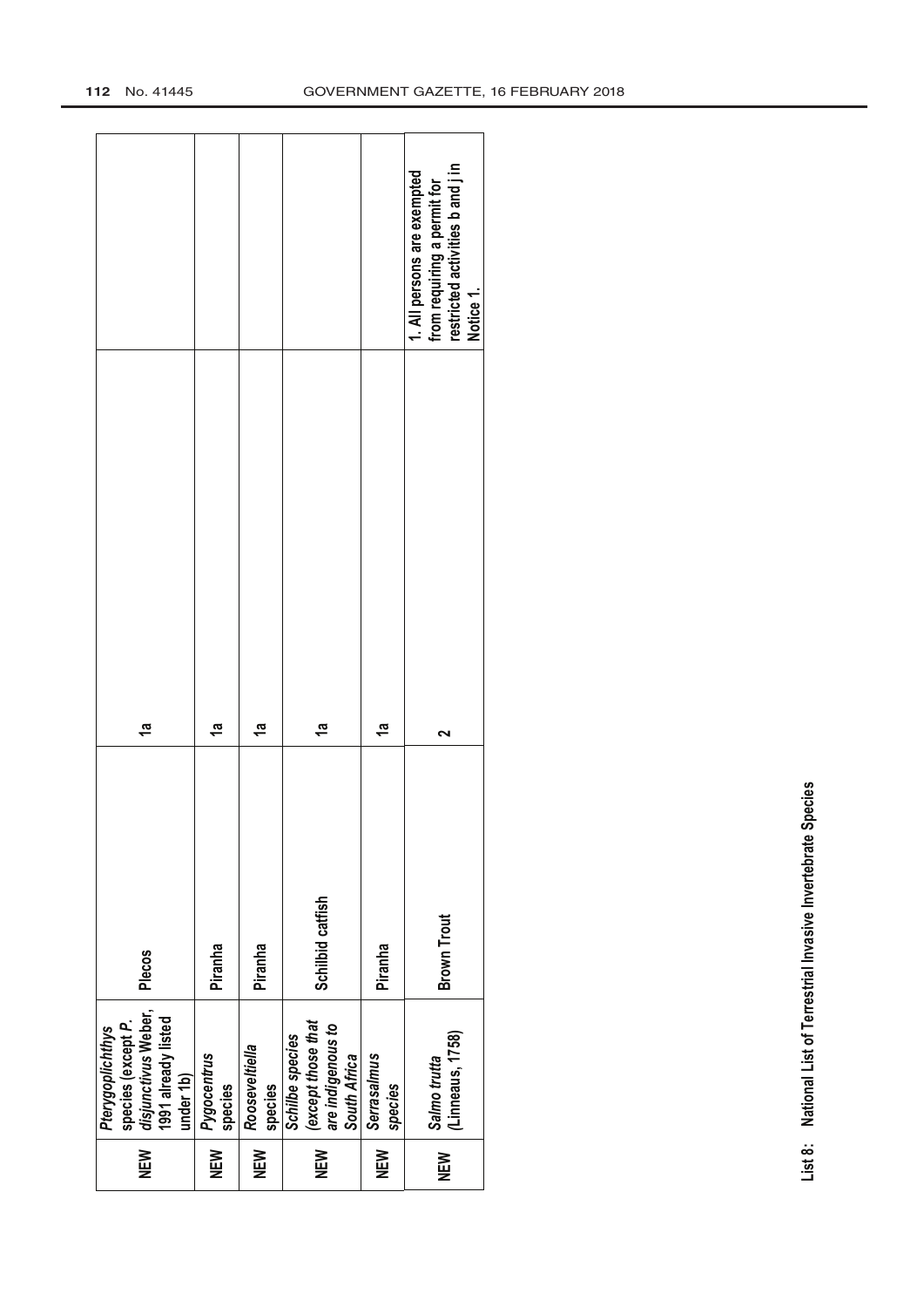| Giant African snail<br>Achatina fulica<br>Bowdich, 1822<br>NEW | g | <b>SPECIES</b> | <b>COMMON NAME</b> | CATEGORY / AREA | FROM THE PROVISIONS<br>SCOPE OF EXEMPTION<br>PROHIBITION IN TERMS<br>OF SECTION 71(3)/<br>OF SECTION 71A(1) |
|----------------------------------------------------------------|---|----------------|--------------------|-----------------|-------------------------------------------------------------------------------------------------------------|
|                                                                |   |                |                    |                 |                                                                                                             |

# List 9: National List of Invasive Fresh-water Invertebrate Species **List 9: National List of Invasive Fresh-water Invertebrate Species**

| g   | <b>SPECIES</b>                                  | ш<br><b>COMMON NAM</b>                    | CATEGORY / AREA | FROM THE PROVISIONS<br>OF SECTION 71(3) /<br>PROHIBITION IN TERMS<br><b>SCOPE OF EXEMPTION</b><br>OF SECTION 71A(1) |
|-----|-------------------------------------------------|-------------------------------------------|-----------------|---------------------------------------------------------------------------------------------------------------------|
| NEM | <b>Drconectes limosus</b><br>(Rafinesque, 1817) | cheek<br>North American spiny<br>crayfish |                 |                                                                                                                     |
| NEM | <b>Drconectes rusticus</b><br>Girard, 1852)     | Rusty crayfish                            | ra<br>T         |                                                                                                                     |
| NEM | Pacifastacus leniusculus<br>Dana, 1852)         | I crayfish   1a<br>North American signal  |                 |                                                                                                                     |

### DELETION OF INVASIVE SPECIES **DELETION OF INVASIVE SPECIES**

The following species listed below are proposed to be deleted from the National Lists in Notice 3 as follows: The following species listed below are proposed to be deleted from the National Lists in Notice 3 as follows: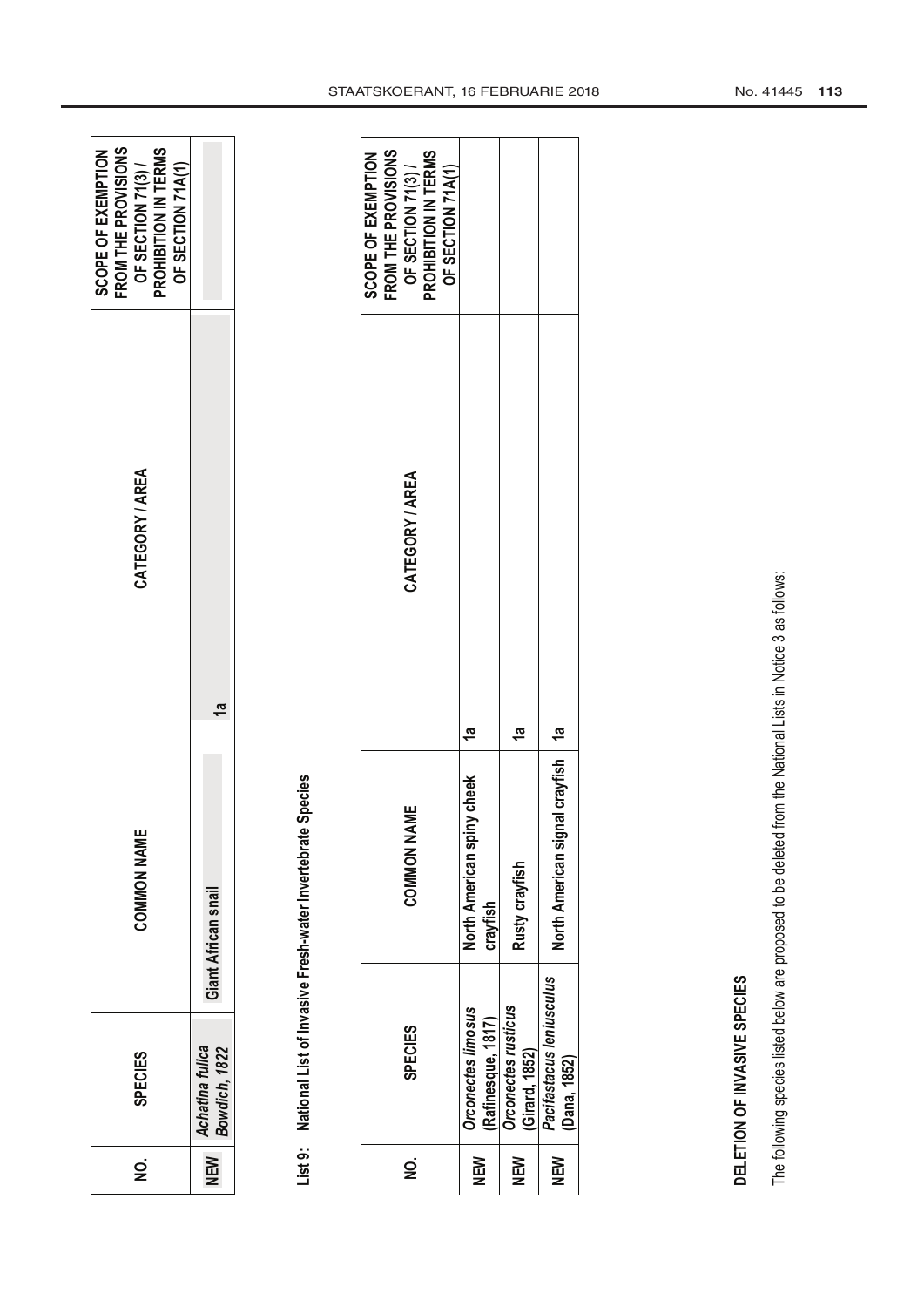|                    | List 3: National List of Invasive Mammal Species |                          |                         |          |                                                                                                                   |  |
|--------------------|--------------------------------------------------|--------------------------|-------------------------|----------|-------------------------------------------------------------------------------------------------------------------|--|
| $\dot{\mathbf{p}}$ | <b>SPECIES</b>                                   | <b>COMMON NAME</b>       | CATEGORY / AREA         |          | FROM THE PROVISIONS<br>PROHIBITION IN TERMS<br><b>SCOPE OF EXEMPTION</b><br>OF SECTION 71A(1)<br>OF SECTION 71(3) |  |
|                    | Diceros bicornis michaeli<br>Zukowsky 1965       | Black rhinoceros (Kenya) | 2                       |          |                                                                                                                   |  |
|                    |                                                  |                          |                         |          |                                                                                                                   |  |
|                    | List 4: National List of Invasive Bird Species   |                          |                         |          |                                                                                                                   |  |
| $\dot{Q}$          | <b>SPECIES</b>                                   |                          | <b>NAME</b><br>COMMON   | CATEGORY | PROHIBITION IN TERMS OF SECTION 71A(1)<br>SCOPE OF EXEMPTION FROM THE<br>PROVISIONS OF SECTION 71(3)/             |  |
|                    | Acridotheres cristatellus (Linnaeus, 1758)       |                          | Crested mynah           | $\sim$   |                                                                                                                   |  |
|                    | Acridotheres fuscus Wagler, 1827                 |                          | Jungle mynah            | 2        |                                                                                                                   |  |
|                    | Carduelis (Linnaeus, 1758)                       |                          | goldfinch<br>European ( | $\sim$   |                                                                                                                   |  |
|                    | Carduelis chloris (Linnaeus, 1758)               |                          | greenfinch<br>European  | 2        |                                                                                                                   |  |
|                    | Carduelis flammea (Linnaeus, 1758)               |                          | redpoll<br>Common r     | $\sim$   |                                                                                                                   |  |
|                    | Colinus virginianus (Linnaeus, 1758)             |                          | Northern bobwhite quail | $\sim$   |                                                                                                                   |  |